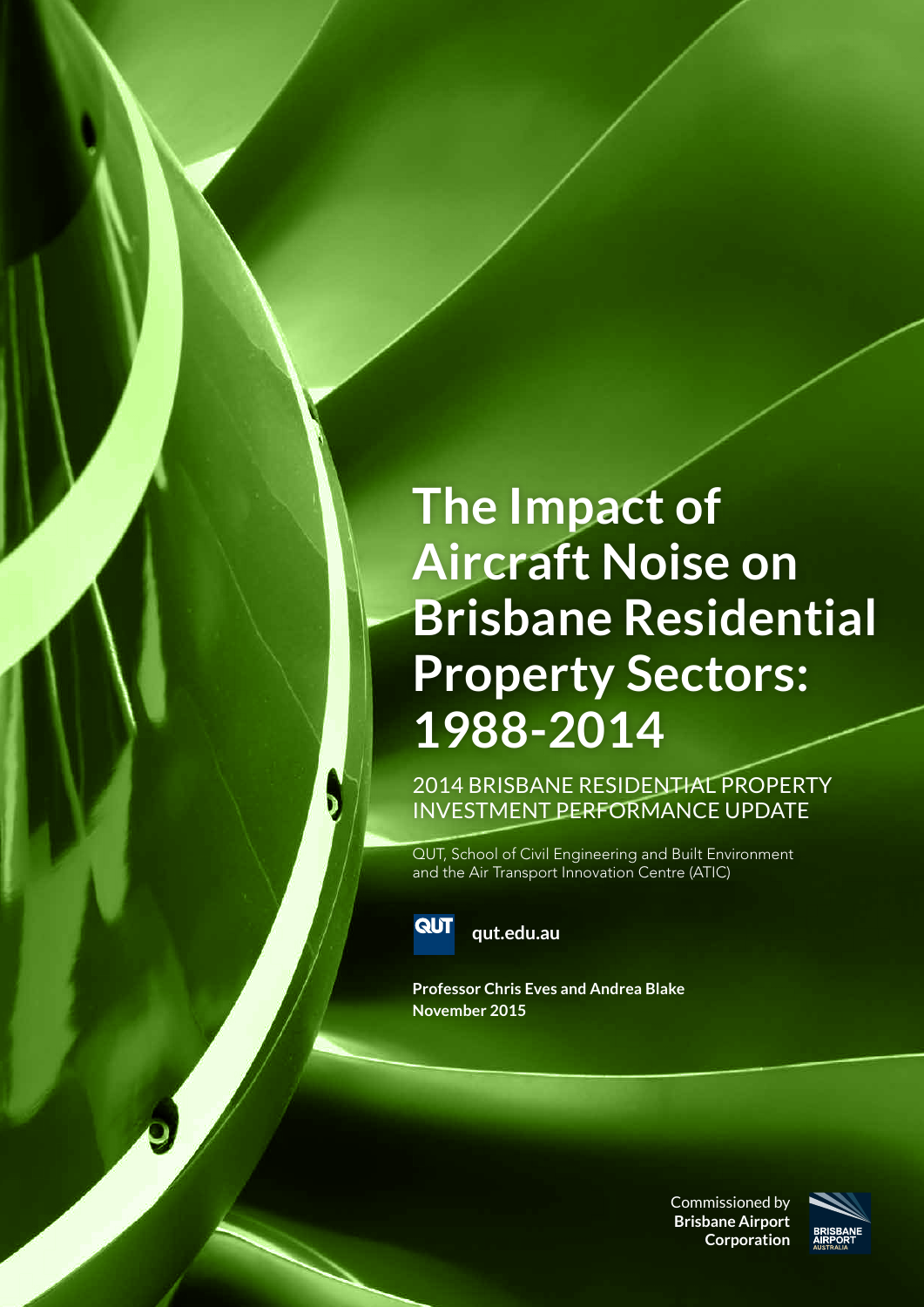# **1.Introduction**

This updated report summary includes the addition of 2014 residential property sales transactions. The following Tables are based on the capital returns and investment performance developed in the original major report. These tables follow the same sequence as the original report with an additional column showing the 2014 capital returns for each of the various analysed sectors. The 2014 results are included in the overall analysis (ie period 1988 to 2014).

The Impact of Aircraft Noise on Brisbane Residential Property Sectors: 1988-2013 is available for download from the Brisbane Airport website, bne.com.au.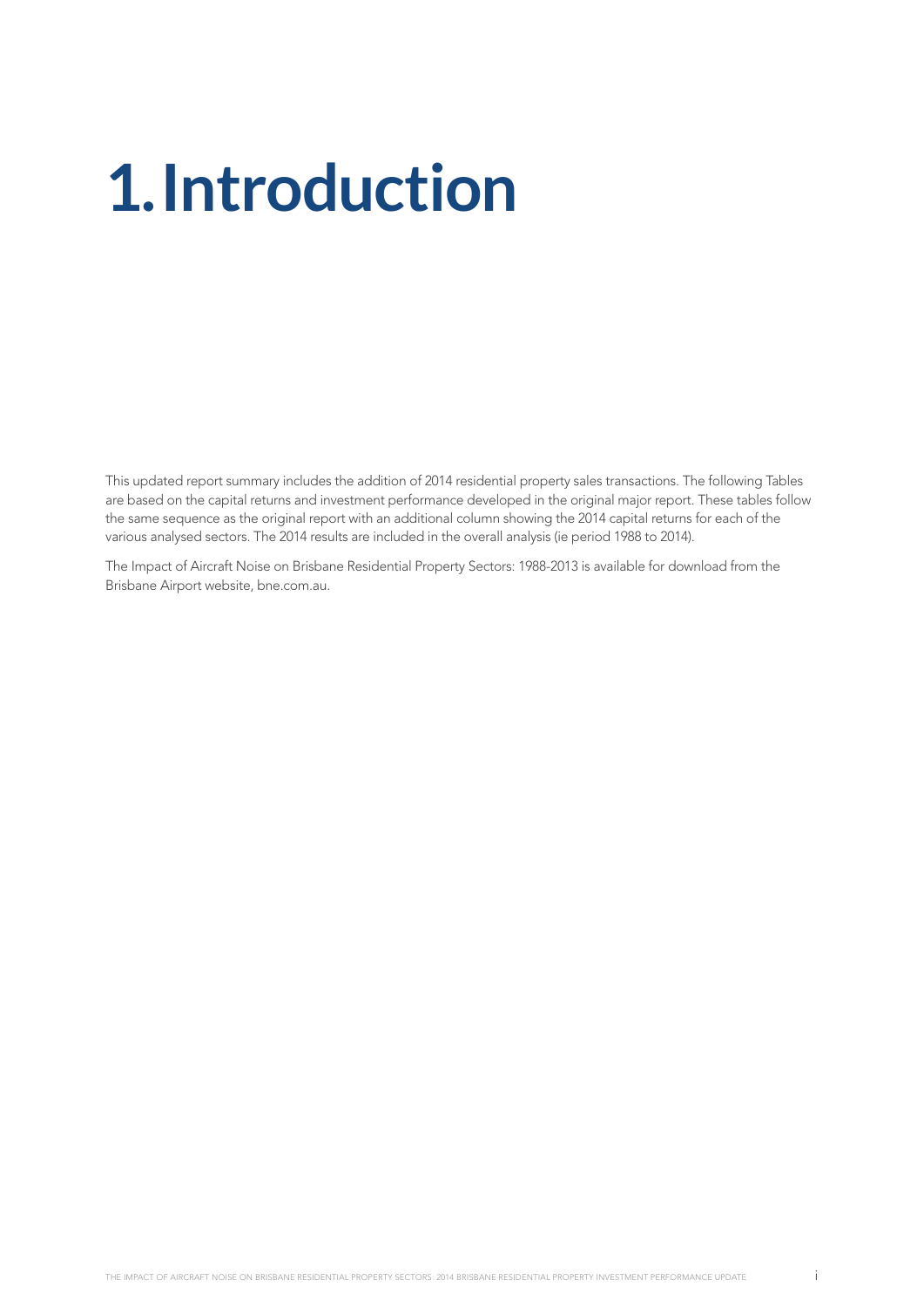### **2 Suburb Comparison**  High, Moderate and Minimal/ No noise complaints

#### Table 1: Capital Return and Investment Performance: Median Price 1988-2014

| Location       | 2014 Capital<br>Return (%) | Average Annual Average Annual<br>Capital Return (%) Volatility (%) |      | <b>Risk return Ratio</b> |
|----------------|----------------------------|--------------------------------------------------------------------|------|--------------------------|
| High Noise     | 10 43                      | 873                                                                | 9 30 |                          |
| Moderate Noise | 22.74                      | 9 N A                                                              |      |                          |
| No/Low Noise   | $-0.88$                    | 759                                                                |      | 1 12                     |
| Brisbane I GA  |                            | 66                                                                 |      |                          |

### Table 2: Capital Return and Investment Performance: Average Price 1988-2014

| ll ocationi    | 2014 Capital<br>Return (%) | Average Annual Average Annual<br>Capital Return (%) Volatility (%) |       | <b>Risk return Ratio</b> |
|----------------|----------------------------|--------------------------------------------------------------------|-------|--------------------------|
| High Noise     | 1N 31                      | 8 83                                                               | 952   | -08                      |
| Moderate Noise | 30 59                      | 8.67                                                               | 10.26 | 118                      |
| No/Low Noise   | $-3.22$                    | 747                                                                | 8 62  | 1 15                     |
| Brisbane I GA  |                            | 66                                                                 |       |                          |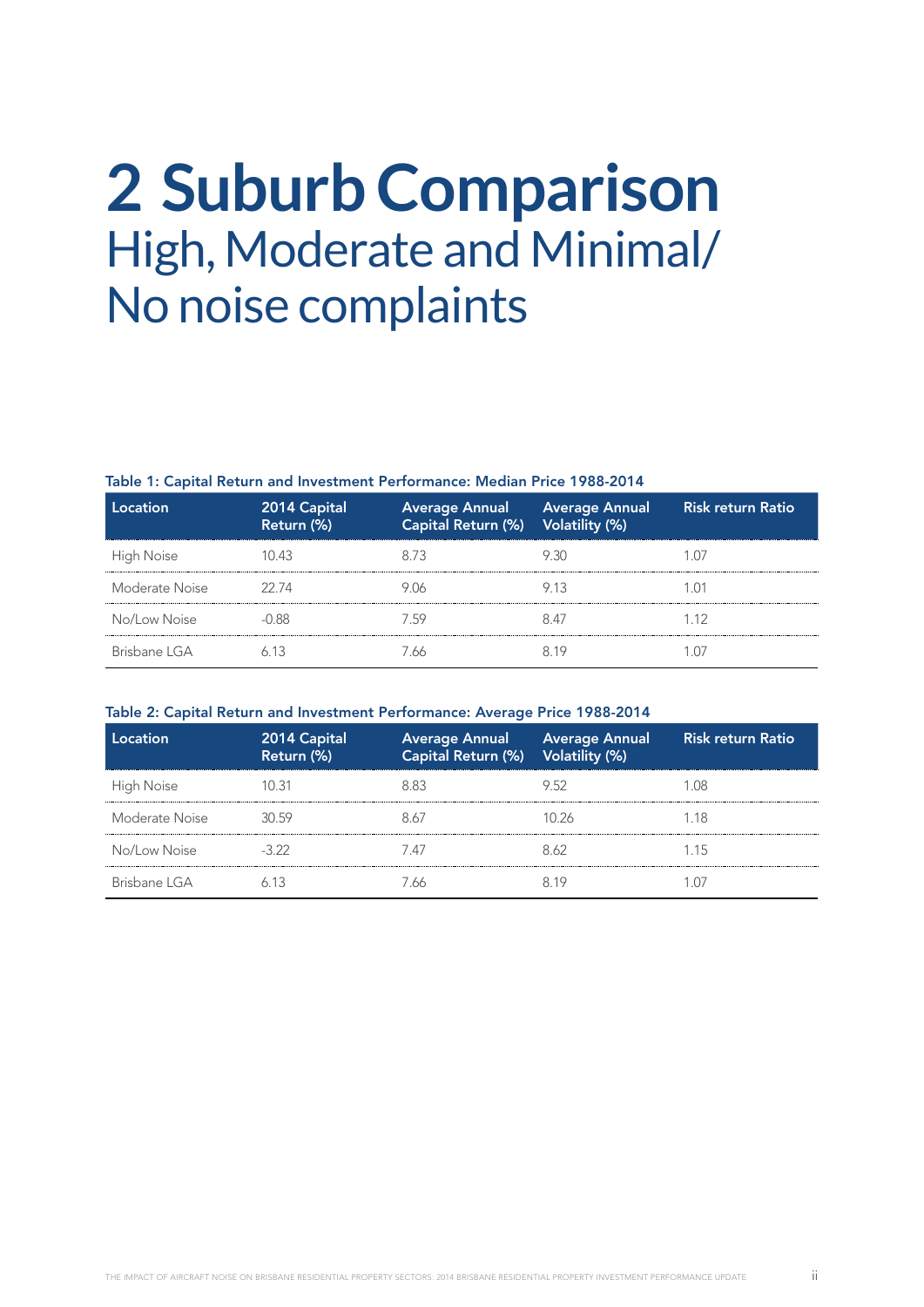### **3 Suburb Comparison: Houses**  High Noise Complaint Suburbs v Middle Socio Economic Suburbs

#### Table 3: Capital Return and Investment Performance: Median Price 1989-2014: HNC v Middle Socio-economic suburbs

| Location                         | 2014 Capital<br>Return (%) | Capital Return (%) Volatility (%) | Average Annual Average Annual | Risk return Ratio |
|----------------------------------|----------------------------|-----------------------------------|-------------------------------|-------------------|
| High Noise Suburbs               | 10.43                      | 873                               | 9 30                          |                   |
| Middle socio<br>Economic Suburbs |                            | 842                               | 935                           |                   |
| Brisbane LGA                     |                            | 7 66                              |                               |                   |
| Brisbane I GA                    |                            | ' 66                              |                               |                   |

### Table 4: Capital Return and Investment Performance: Average Price 1990-2014: HNC v Middle Socio-economic suburbs

| Location                         | 2014 Capital<br>Return (%) | Capital Return (%) Volatility (%) | Average Annual Average Annual | <b>Risk return Ratio</b> |
|----------------------------------|----------------------------|-----------------------------------|-------------------------------|--------------------------|
| High Noise Suburbs 10.31         |                            | 8.78                              | 949                           | 1 O8                     |
| Middle socio<br>Economic Suburbs | 597                        | 7 AN                              |                               | 1 14                     |
| Brisbane LGA                     | 613                        | 7 66                              | 8.19                          | 107                      |
| Brisbane I GA                    |                            |                                   |                               |                          |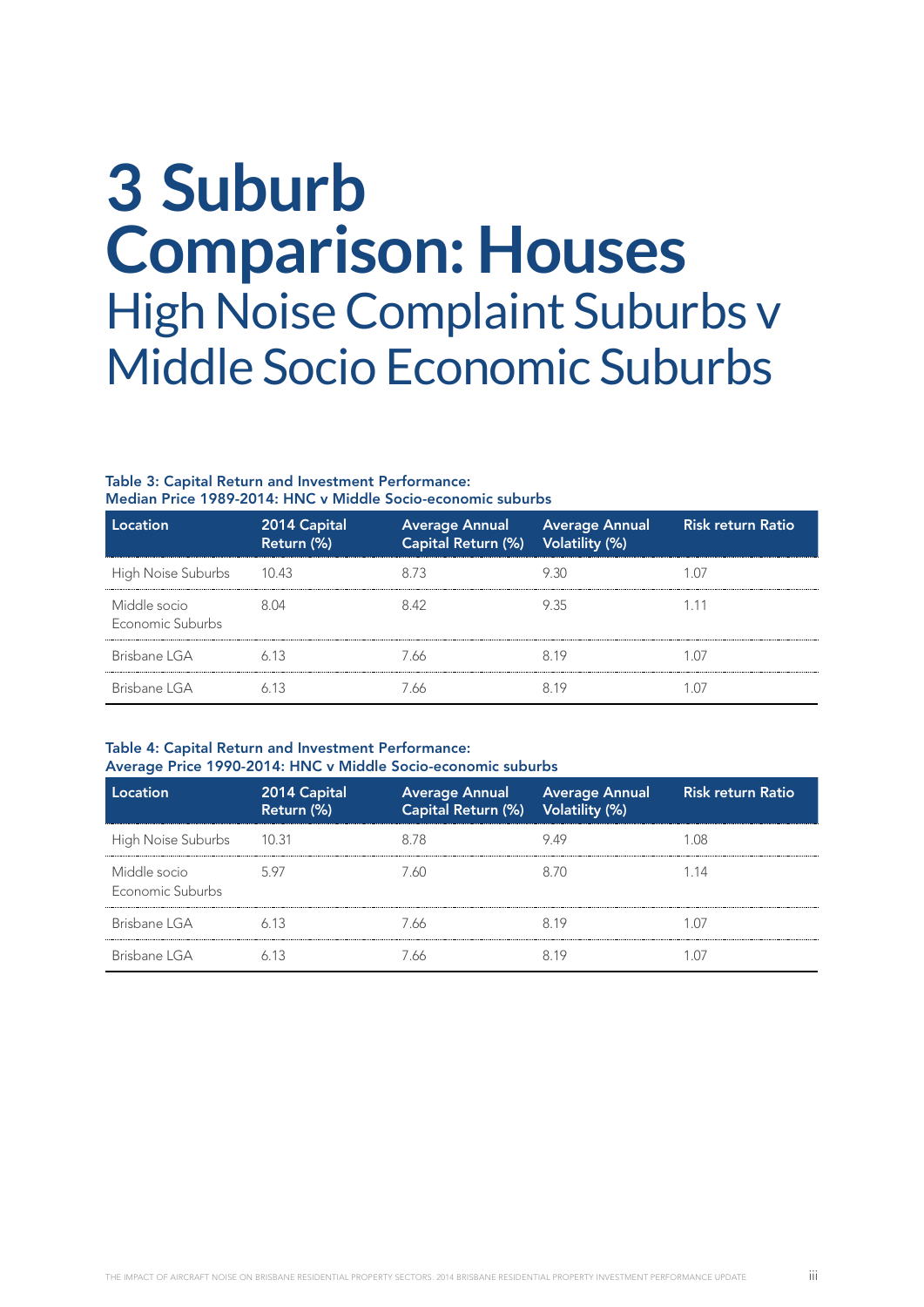| Year                      | <b>Median Price</b><br>Comparison (%) |                           | <b>Average Price</b><br>Comparison (%) |
|---------------------------|---------------------------------------|---------------------------|----------------------------------------|
| 1988                      | $-1.23$                               | 1988                      | $-19.27$                               |
| 1989                      | 3.06                                  | 1989                      | $-12.88$                               |
| 1990                      | $-2.54$                               | 1990                      | $-10.79$                               |
| 1991                      | $-6.92$                               | 1991                      | $-8.90$                                |
| 1992                      | $-3.70$                               | 1992                      | $-4.76$                                |
| 1993                      | 1.45                                  | 1993                      | 3.40                                   |
| 1994                      | 0.69                                  | 1994                      | 2.55                                   |
| 1995                      | 2.13                                  | 1995                      | 0.00                                   |
| 1996                      | $-6.00$                               | 1996                      | $-11.05$                               |
| 1997                      | 4.83                                  | 1997                      | 3.73                                   |
| 1998                      | $-4.91$                               | 1998                      | $-5.46$                                |
| 1999                      | 0.00                                  | 1999                      | $-1.10$                                |
| 2000                      | 7.27                                  | 2000                      | 0.00                                   |
| 2001                      | 7.50                                  | 2001                      | 5.86                                   |
| 2002                      | 7.69                                  | 2002                      | 8.57                                   |
| 2003                      | 6.81                                  | 2003                      | 9.57                                   |
| 2004                      | 3.54                                  | 2004                      | 3.41                                   |
| 2005                      | 3.51                                  | 2005                      | 6.31                                   |
| 2006                      | 2.50                                  | 2006                      | 2.48                                   |
| 2007                      | 7.37                                  | 2007                      | 5.50                                   |
| 2008                      | 3.70                                  | 2008                      | 4.53                                   |
| 2009                      | 1.89                                  | 2009                      | $-2.46$                                |
| 2010                      | 3.15                                  | 2010                      | 2.54                                   |
| 2011                      | 3.88                                  | 2011                      | 2.52                                   |
| 2012                      | 4.70                                  | 2012                      | 2.00                                   |
| 2013                      | 4.46                                  | 2013                      | 2.04                                   |
| 2014                      | 6.78                                  | 2014                      | 6.22                                   |
| Average Annual Difference | $+2.28$                               | Average Annual Difference | $-0.20$                                |

### Table 5: Annual % Variation between HNC Suburbs and Middle Socio-economic suburbs: Median Price and Average Price: 1988-2014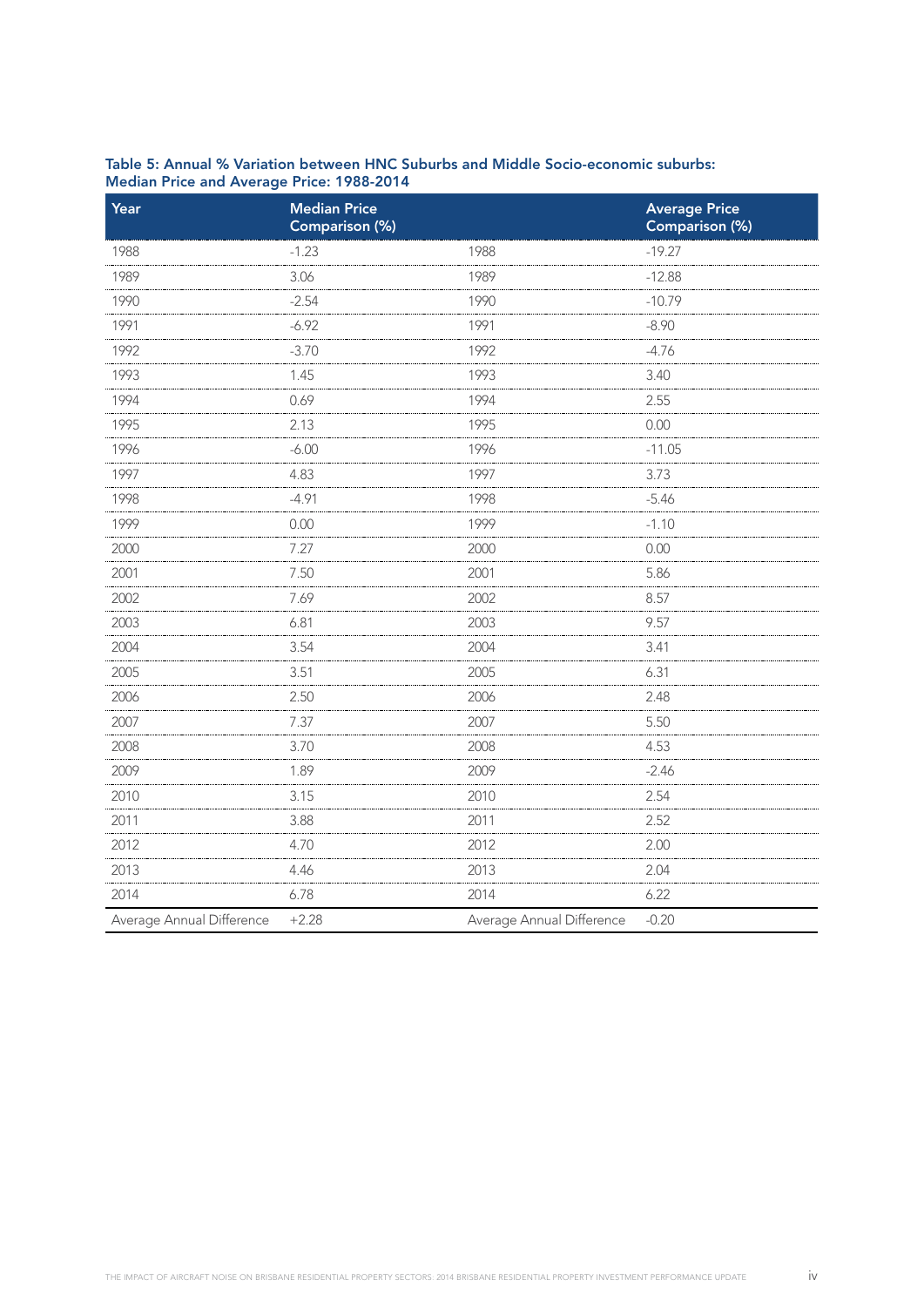### **4 Suburb Comparison: Units**  High moderate and minimal/ no noise complaints

#### Table 6: CapCapital Return and Investment Performance: Median Price 1988-2014

| Location       | 2014 Capital<br>Return (%) | Average Annual Average Annual<br>Capital Return (%) Volatility (%) |       | <b>Risk return Ratio</b> |
|----------------|----------------------------|--------------------------------------------------------------------|-------|--------------------------|
| High Noise     | 3 O.S                      |                                                                    | 835   | 24                       |
| Moderate Noise | 259                        | 6 56                                                               | 78. 1 | 1 13                     |
| No/Low Noise   | 526                        | . 80                                                               |       | 1 35                     |
| Brisbane I GA  | -3.80                      |                                                                    |       | ⊿ -                      |

### Table 7: Capital Return and Investment Performance: Average Price 1988-2014

| l ocation.     | 2014 Capital<br>Return (%) | Average Annual Average Annual<br>Capital Return (%) Volatility (%) |       | <b>Risk return Ratio</b> |
|----------------|----------------------------|--------------------------------------------------------------------|-------|--------------------------|
| High Noise     |                            |                                                                    |       |                          |
| Moderate Noise | $-3.81$                    |                                                                    |       |                          |
| No/Low Noise   | 430                        | 571                                                                | 13 47 | 2.55                     |
| Brisbane I GA  |                            |                                                                    |       |                          |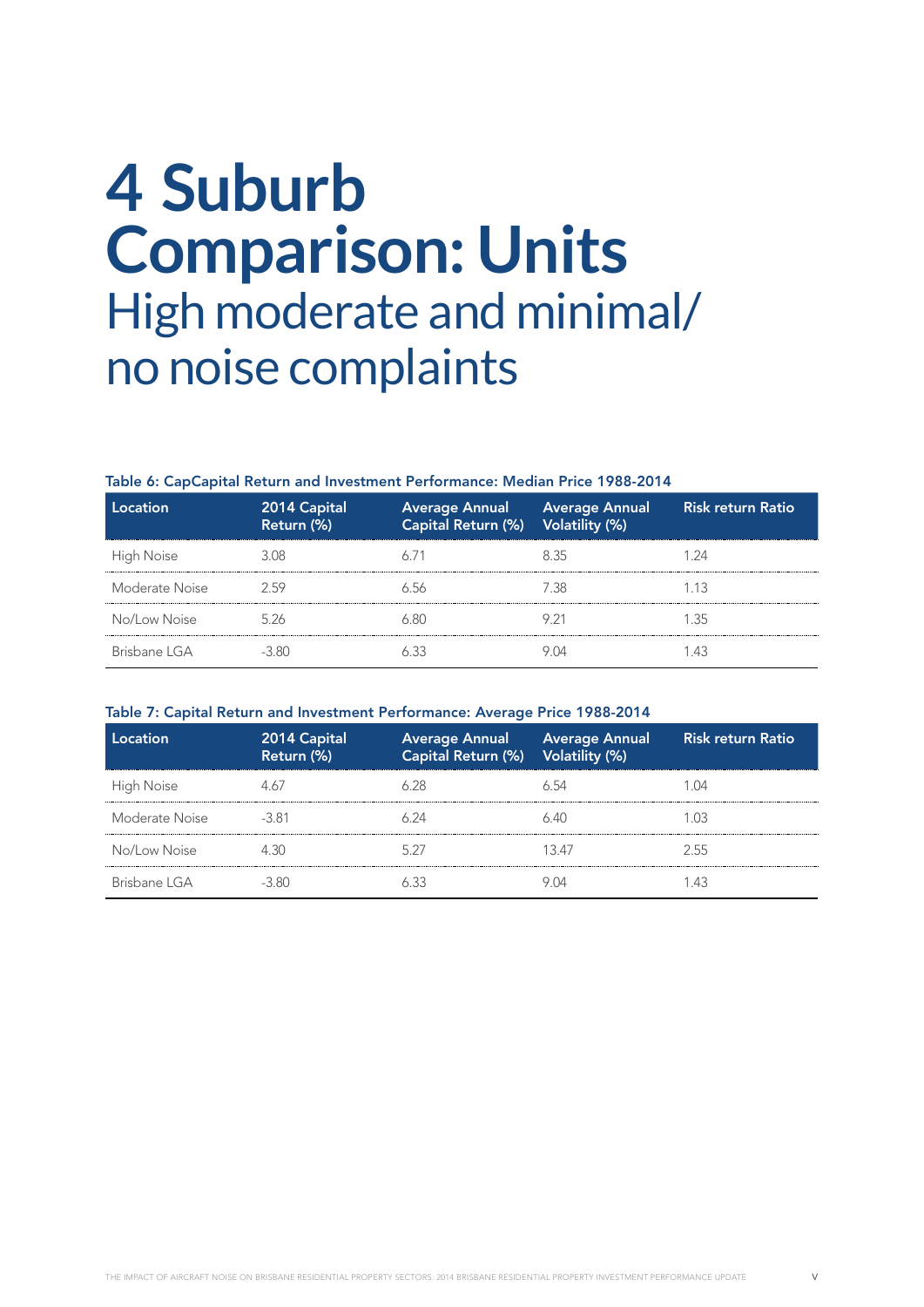# **Flight Path Comparisons**

d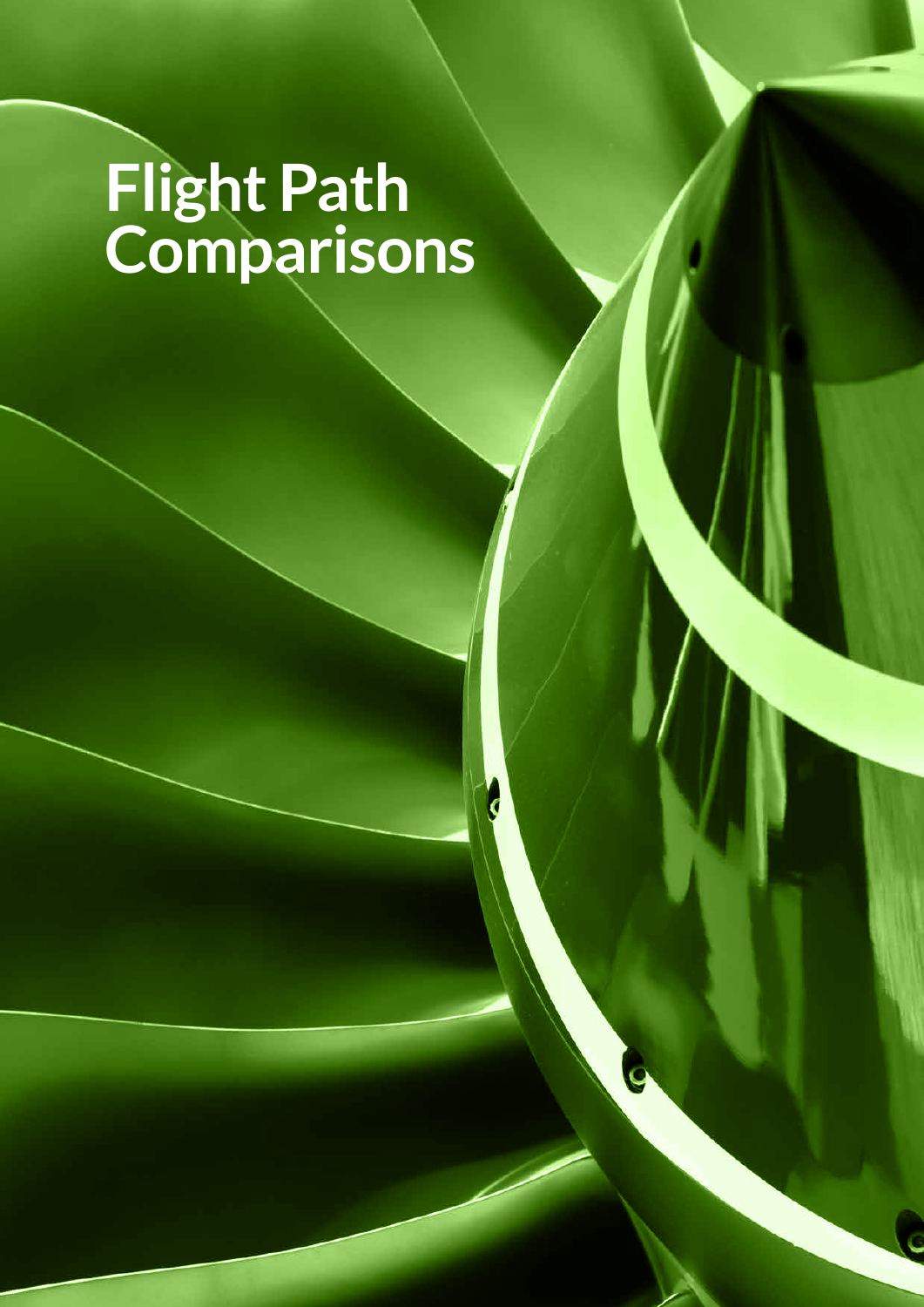### **5 Suburb Street Comparison:**  Southern Flight Path: Varying Distances

#### Table 14: Capital Return and Investment Performance: Median Price 1990-2014

| Location        | 2014 Capital<br>Return (%) | Capital Return (%) Volatility (%) | Average Annual Average Annual | <b>Risk return Ratio</b> |
|-----------------|----------------------------|-----------------------------------|-------------------------------|--------------------------|
| Camp Hill       | 19.52                      | 991                               | 13.61                         | 137                      |
| Coorparoo       | 20.10                      | 9.51                              | 13.38                         |                          |
| Tarragindi      | 15 25                      | 8 83                              | 10.36                         |                          |
| Mt Gravatt East | 16.28                      | 825                               | 955                           | 1.16                     |
| Brisbane I GA   |                            | 7 66                              |                               |                          |

### Table 15: Capital Return and Investment Performance: Average Price 1990-2014

| Location        | 2014 Capital<br>Return (%) | Capital Return (%) Volatility (%) | Average Annual Average Annual | <b>Risk return Ratio</b> |
|-----------------|----------------------------|-----------------------------------|-------------------------------|--------------------------|
| Camp Hill       | -0.75                      | 9.51                              |                               | 1.37                     |
| Coorparoo       | 166                        | 9.75                              | 14.57                         | 1.49                     |
| Tarragindi      | 5.27                       | 884                               | 1059                          | 1 20                     |
| Mt Gravatt Fast |                            | 8 1 1                             | 10.28                         |                          |
| Brisbane I GA   |                            |                                   |                               |                          |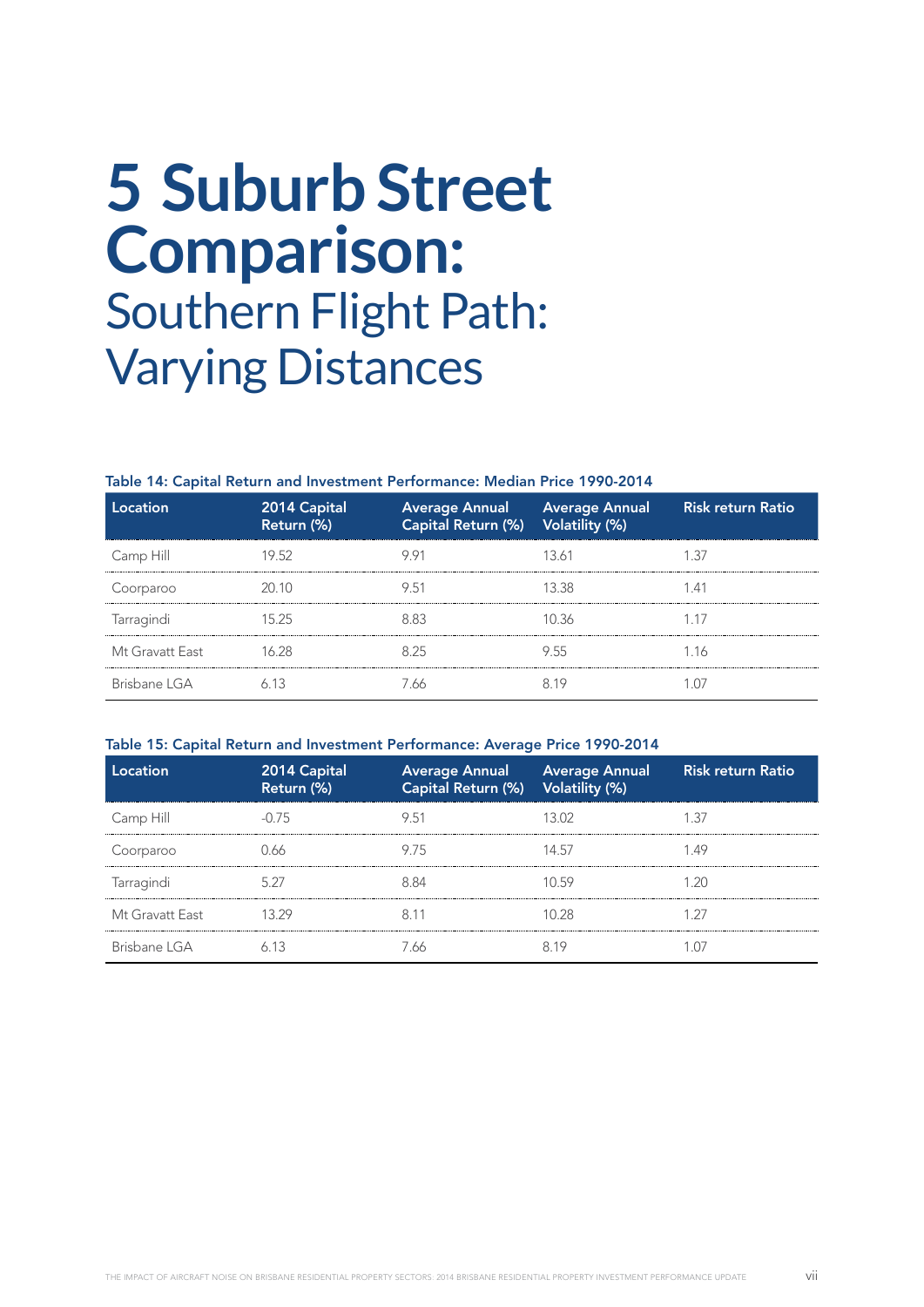### **6 Suburb Street Comparison:**  Northern Flight Path: Varying Distances

#### Table 16: Capital Return and Investment Performance: Median Price 1990-2014

| Location       | 2014 Capital<br>Return (%) | Capital Return (%) Volatility (%) | Average Annual Average Annual | <b>Risk return Ratio</b> |
|----------------|----------------------------|-----------------------------------|-------------------------------|--------------------------|
| <b>Bulimba</b> | 28.34                      | 13.06                             | 19.85                         | 1.52                     |
| Gordon Park    | 28.80                      | 10.09                             | 10.31                         | 1.02                     |
| Albion         | 70.60                      | 10.63                             | 20.75                         | 195                      |
| Chermside West | 10.53                      | 6.82                              | 11.71                         | 177                      |
| Ashgrove       | -0.98                      | 881                               | 970                           | 1 1 0                    |
| Bardon         | 10.95                      | 909                               | 11.12                         | 1 22                     |
| Brisbane LGA   | 6 13                       | 7 66                              |                               |                          |

### Table 17: Capital Return and Investment Performance: Average Price 1990-2014

| Location       | 2014 Capital<br>Return (%) | Capital Return (%) Volatility (%) | Average Annual Average Annual Risk return Ratio |      |
|----------------|----------------------------|-----------------------------------|-------------------------------------------------|------|
| Bulimba        | 16.14                      | 12.31                             | 17.86                                           | 145  |
| Gordon Park    | 20.00                      | 9.75                              | 9.55                                            | በ 98 |
| Albion         | 52.24                      | 10.02                             | 18.64                                           | 1 86 |
| Chermside West | 6.02                       | 6.57                              | 11.05                                           | 1 68 |
| Ashgrove       | 6.25                       | 895                               | 10 OZ                                           | 1 13 |
| <b>Bardon</b>  | 6.25                       | 8.95                              | 10.07                                           | 1.13 |
| Brisbane LGA   | 613                        | 7.66                              |                                                 |      |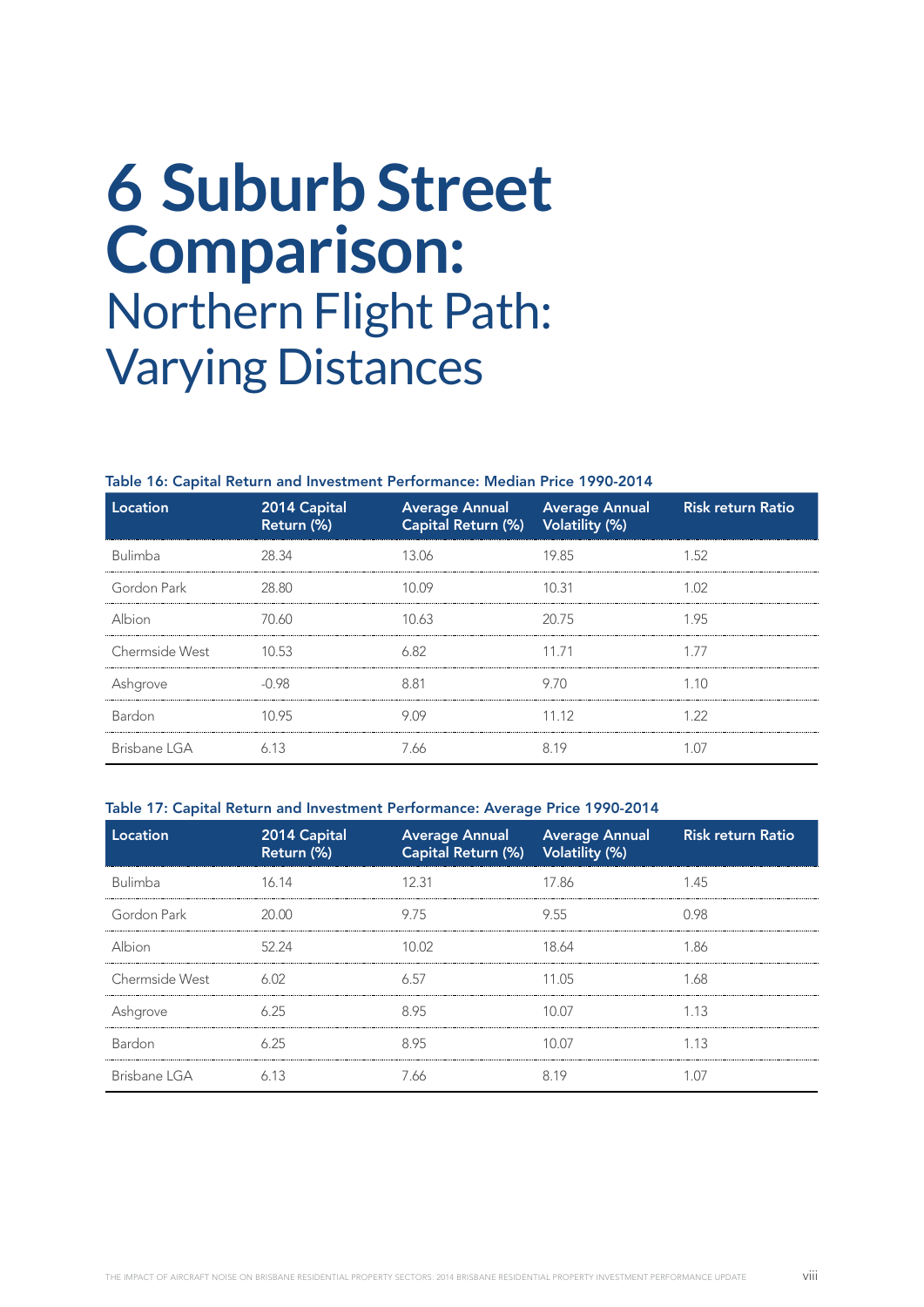# **7 Suburb Street Comparison:**  Proposed New Flight Path

### Table 18: Capital Return and Investment Performance: Median Price 1990-2014

| Location      | 2014 Capital<br>Return (%) | Average Annual Average Annual<br>Capital Return (%) Volatility (%) |       | <b>Risk return Ratio</b> |
|---------------|----------------------------|--------------------------------------------------------------------|-------|--------------------------|
| Hamilton      | $-20.68$                   | 11.54                                                              | 22.92 | 1 99                     |
| Stafford      | I A N R                    | 8 74                                                               | 11 N7 |                          |
| Annerley      | 19 44                      | 8 66                                                               | 1N 34 | 119                      |
| Brisbane I GA |                            |                                                                    |       |                          |

### Table 19: Capital Return and Investment Performance: Average Price 1990-2014

| Location      | 2014 Capital<br>Return (%) | Average Annual Average Annual<br>Capital Return (%) Volatility (%) |       | <b>Risk return Ratio</b> |
|---------------|----------------------------|--------------------------------------------------------------------|-------|--------------------------|
| Hamilton      | $-18.96$                   | 985                                                                | 18 65 | -89                      |
| Stafford      | 18 36                      |                                                                    | 11 28 | - 24                     |
| Annerley      | 15.33                      | 892                                                                | 12 94 | 1 45                     |
| Brisbane I GA |                            | 66                                                                 |       |                          |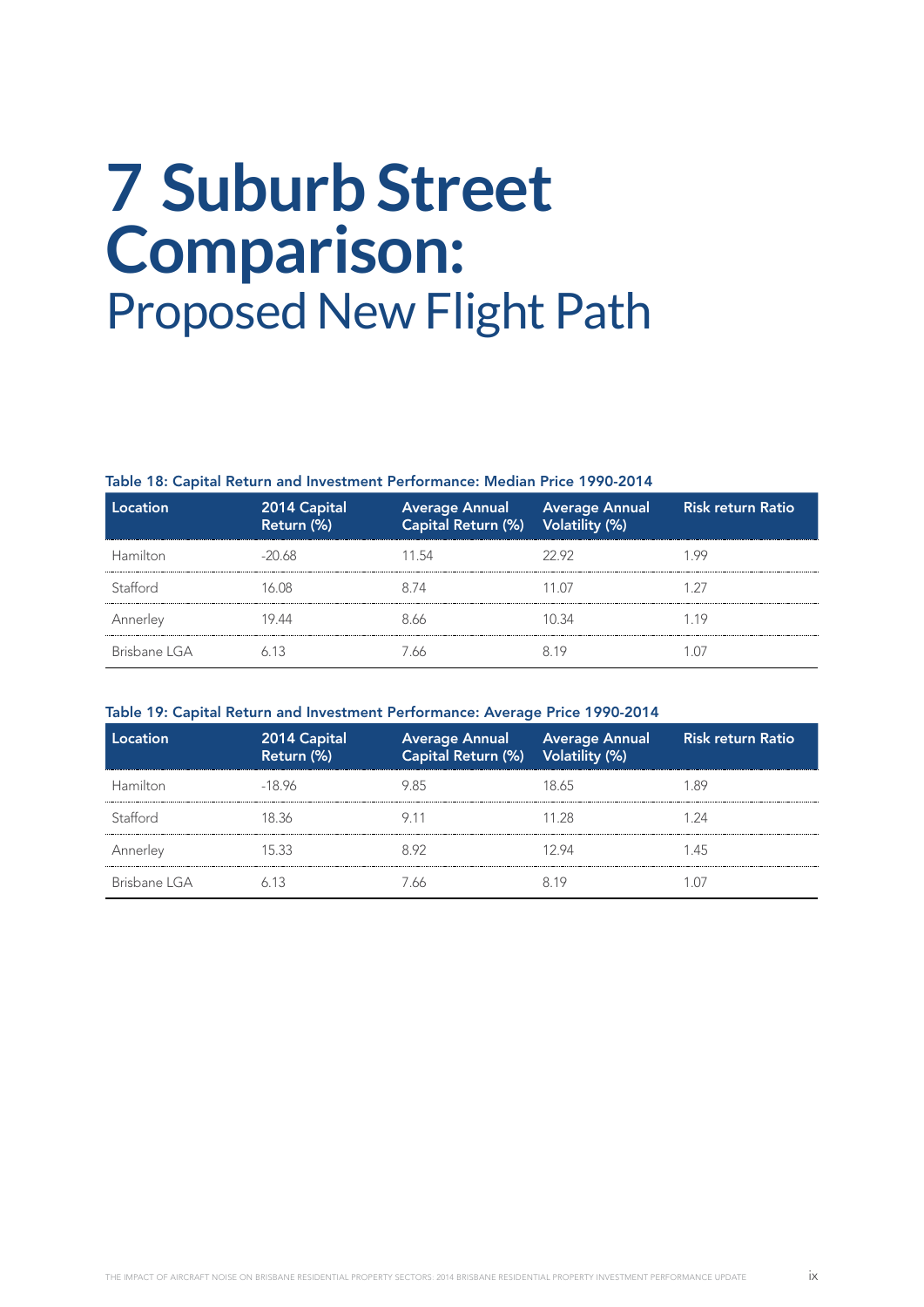## **8 Suburb Street Comparison:**  No Flight Path

### Table 20: Capital Return and Investment Performance: Median Price 1988-2014

| Location     | $ $ 2014 $\bar{\textsf{Capital}}_{\parallel}$<br>Return (%) | Capital Return (%) Volatility (%) | Average Annual Average Annual | <b>Risk return Ratio</b> |
|--------------|-------------------------------------------------------------|-----------------------------------|-------------------------------|--------------------------|
| New Farm     | 9 98                                                        | 11 97                             | 15 23                         |                          |
| Wooloowin    | -395                                                        | 8 69                              | IN 66                         | 1 23                     |
| Mitchelton   | 10 92                                                       | 8 76                              | 10 46                         | 1 19                     |
| Mansfield    | $-9.91$                                                     | 7.58                              | 12.34                         | 1.63                     |
| Brisbane LGA |                                                             | 7.66                              |                               |                          |

### Table 21: Capital Return and Investment Performance: Average Price 1988-2014

| Location      | 2014 Capital<br>Return (%) | Capital Return (%) Volatility (%) | Average Annual Average Annual | <b>Risk return Ratio</b> |
|---------------|----------------------------|-----------------------------------|-------------------------------|--------------------------|
| New Farm      | 15 24                      | 12 18                             | 15 29                         | 1 25                     |
| Wooloowin     | $-295$                     | 853                               | 9.07                          | 1 N6                     |
| Mitchelton    | 1396                       | 91                                | 11 68                         | l 28                     |
| Mansfield     | $-19.88$                   | 7.65                              | 12 32                         | 1 62                     |
| Brisbane I GA |                            |                                   |                               |                          |